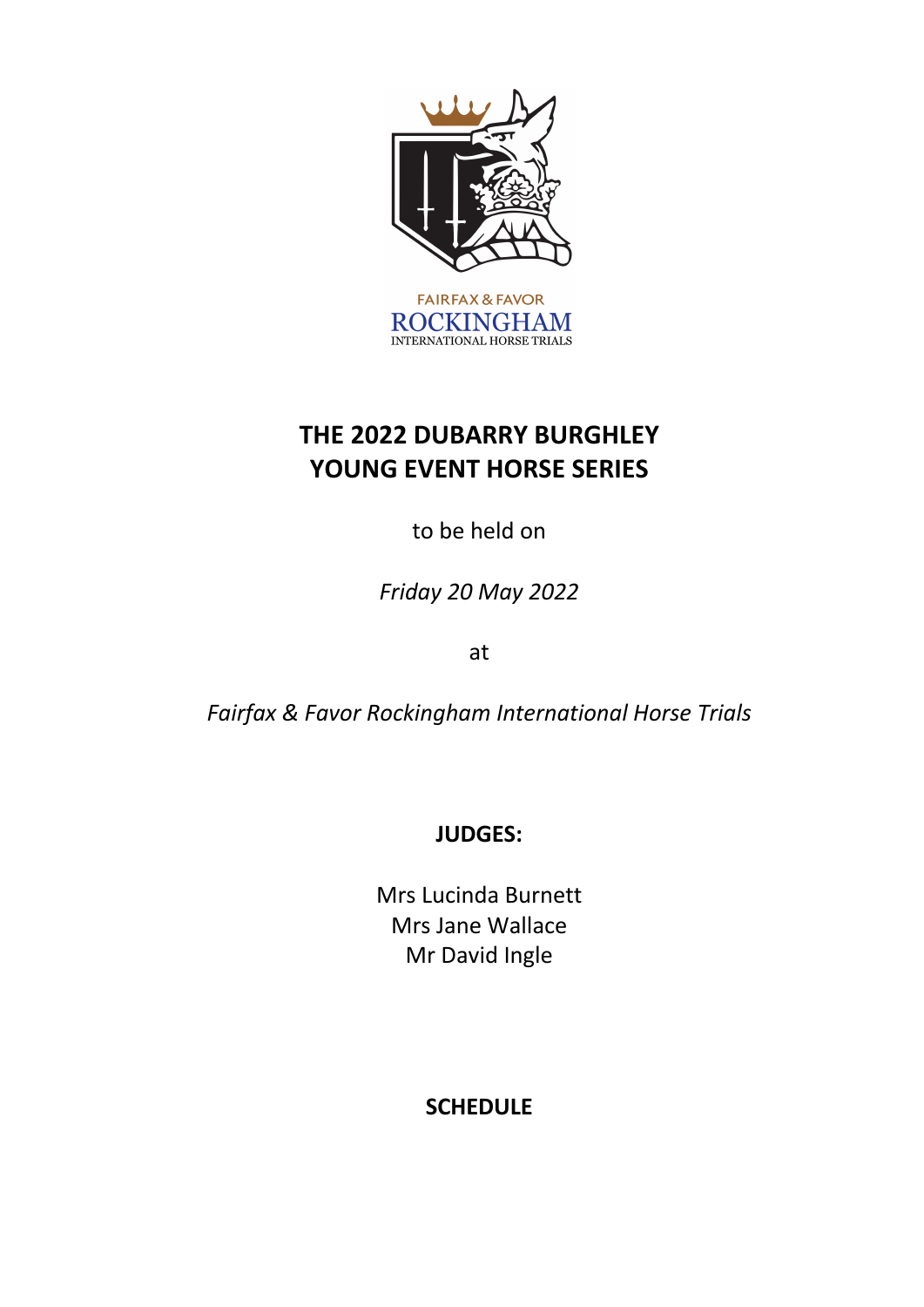| <b>CLASS 1:</b><br><b>CLASS 2:</b> | For 4 Year Olds - starting at 9am<br>For 5 Year Olds – starting at 1:30pm (approx.) |                                                                                                 |                                                                                                                                  |
|------------------------------------|-------------------------------------------------------------------------------------|-------------------------------------------------------------------------------------------------|----------------------------------------------------------------------------------------------------------------------------------|
| <b>JUDGING:</b>                    | <b>SECTION I</b><br><b>SECTION II</b><br><b>SECTION III</b><br><b>SECTION IV</b>    | Dressage followed by<br>Jumping<br>Gallop<br><b>Conformation &amp; Quality</b>                  | 30 Marks<br>40 Marks<br>10 Marks<br>20 Marks                                                                                     |
| <b>ENTRY FEE:</b>                  |                                                                                     | £46.50 inc. VAT and a contribution towards medical cover.                                       | VAT reg no: 6384 52325                                                                                                           |
| <b>PRIZE MONEY:</b>                | 1st<br>2nd<br>3rd<br>4th<br>5th<br>6th                                              | £75<br>£50<br>£35<br>£25 (over 10 starters)<br>£25 (over 20 starters)<br>£25 (over 30 starters) |                                                                                                                                  |
| <b>QUALIFERS</b>                   | 1 Qualifier<br>2 Qualifiers<br>3 Qualifiers<br>4 Qualifiers                         | $1 - 12$ Starters<br>$13 - 24$ Starters<br>25 - 36 Starter<br>Over 37 Starters<br>line.         | Subject to finishing in the top 5 placings<br>- this is applicable where previously<br>qualified horses are placed higher up the |

#### **CONDITIONS:**

- 1. Horses must exceed 148cm without shoes.
- 2. Open to horses born in 2017 and 2018.
- 3. SADDLERY (warm-up and competition): tack as per British Eventing Rules for Novice Dressage snaffle bridle only, see website www.britisheventing.com. Running martingale only and front boots are optional for sections I, II and III. However, NO hind boots or bandages of any kind may be worn in the collecting ring, warm-up area or actual class. Jumping whip only allowed (max length 75cm).
- 4. DRESS: As for British Eventing Novice Dressage Test/Hunting Dress. British Eventing / BHS approved hat and harness to be worn **for all sections**.
- 5. Opening Date: Monday 11 April 2022
- 6. Closing Date: Tuesday 26April 2022*.* In the event of oversubscription this class may be closed early.
- 7. Balloting: In the event of over subscription entries received for horses that have already qualified for the Final will be balloted first.
- 8. Entries: Online entries on www.horse-events.co.uk
- 9. Entry Amendments by 12.00hrs on 16 May 2022 through www.horse-events.co.uk
- 10. Starting Times: 18:00 hrs 18 May 2022 on www.eventingscores.co.uk
- 11. Numbers: Please print your own numbers 3 times, 2 to wear in your number bib and 1 to display in your vehicle on arrival.
- 12. Conflict of Interest: Within the equestrian community there may be times when conflicts occur. For guidance, it has been determined that a perceived/potential conflict of interest could arise in the event that an appointed judge has a previous or current connection to a horse entered in the competition. Examples of such connections and interests include, but not limited to, the following. The judge has; bred or previously owned the horse or acted as an agent in its sale; previously competed, trained or kept the horse at livery; previously or currently had a financial or other interest in the horse. In the event that a judge/owner/rider (or their agent) knows of, or should know of, any potential and/or perceived conflict of interest in a horse entered in the competition they must declare this to the Organiser as soon as it is known. Steps will be taken to manage it as practically as possible. Any potential conflicts will be written and displayed next to the scoreboard. Conflicts at the Final will be avoided and managed by Burghley Horse Trials.
- 13. It is a condition of entry that all riders, owners, grooms, and their connections/relatives, must conduct themselves and communicate in a respectful manner towards the public, officials, and all other parties present or entered in the competition. Such behaviour includes respect for the Judges and their decisions, which are final. Offensive behaviour, and/or other violations of this condition, may lead to sanctions such as disqualification and future bans.
- 14. Refund of entries will be given up to the closing date, after which no refunds will be given.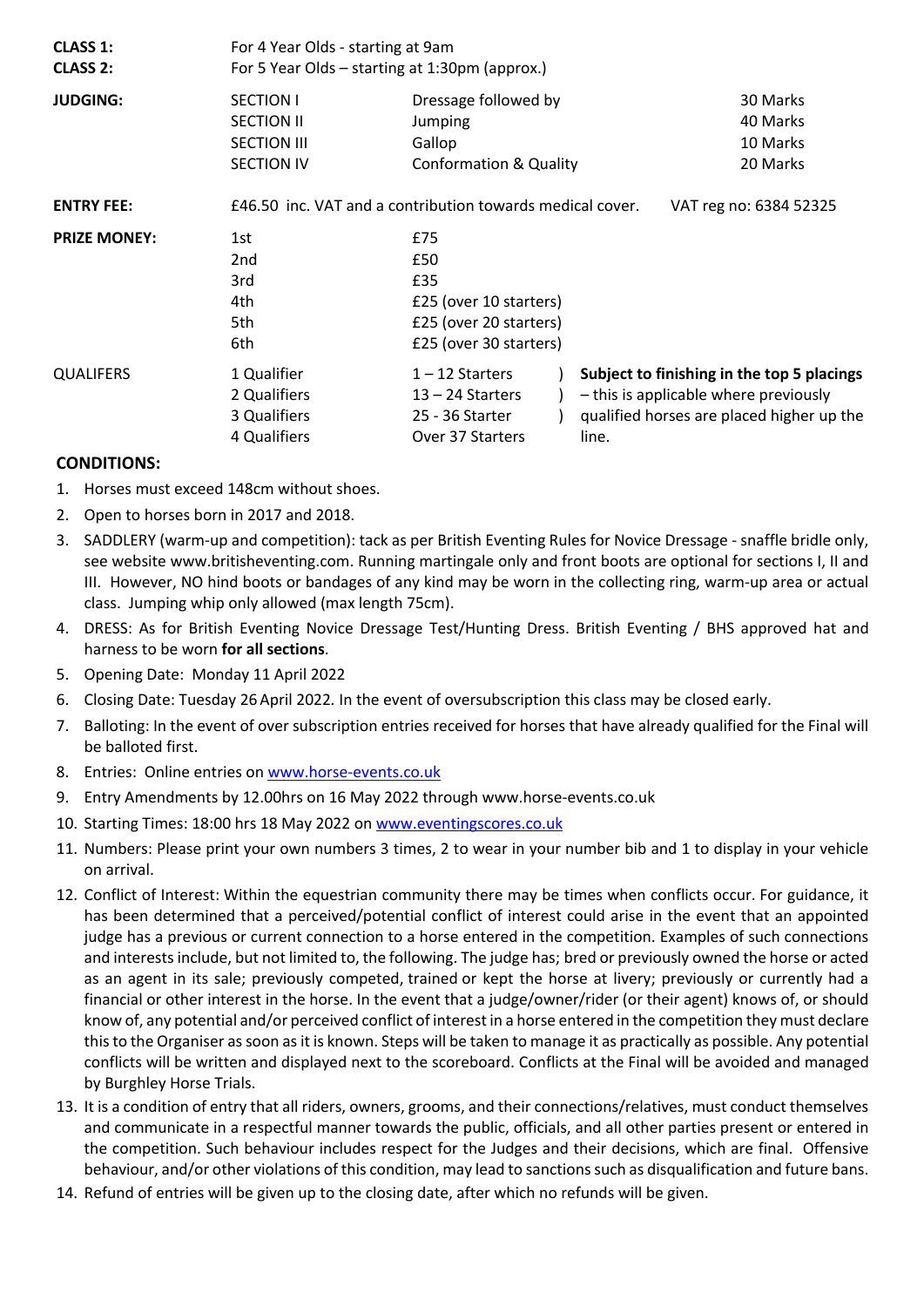#### **JUDGING**

*SECTION I* (30 Marks) Dressage Test (60m x 20m) Arena Marks will not be awarded for individual movements but the test will be marked for general impression and overall performance.

### **TEST**

To be ridden from memory

| A                               | Enter in working trot                                                                    |  |  |
|---------------------------------|------------------------------------------------------------------------------------------|--|--|
| From X proceed directly to      |                                                                                          |  |  |
| M                               | Working trot                                                                             |  |  |
| $\mathsf{C}$                    | Serpentine 3 loops each loop to go to side of the arena finishing at A                   |  |  |
| <b>FXH</b>                      | Change rein showing some lengthened strides                                              |  |  |
|                                 | (Not required for 4 year olds)                                                           |  |  |
| Between H&C                     | Working canter right                                                                     |  |  |
| C                               | Circle right 20m diameter                                                                |  |  |
| <b>MXK</b>                      | Change rein with transition to trot between X and K                                      |  |  |
| Between K & A                   | Working canter left                                                                      |  |  |
| A                               | Circle left 20m diameter                                                                 |  |  |
| Between A & F                   | Working trot                                                                             |  |  |
| Between F & B                   | Medium walk                                                                              |  |  |
| В                               | Half 20m circle left in free walk on a long rein to E                                    |  |  |
| E                               | Directly to A - leave arena free walk on a long rein                                     |  |  |
|                                 |                                                                                          |  |  |
|                                 | To be followed immediately by:                                                           |  |  |
|                                 | Jumping. NO time will be allowed between these sections for any adjustment to tack       |  |  |
| <b>SECTION II</b><br>(40 Marks) | or rider's dress. Maximum height of fences 0.90m (4 years), 1.05m (5 years). Fall of     |  |  |
|                                 | horse or rider or a total of 3 refusals will result in elimination.                      |  |  |
|                                 | Note: fence height at Final 1.00m (4 year olds) and 1.10m (5 year olds).                 |  |  |
| <b>SECTION III</b>              | Gallop: immediately after the jumping the 5 year old horses will be required to gallop.  |  |  |
| $(10 \text{ marks})$            | The 4 year olds will only be required to lengthen the canter indicating they could learn |  |  |
|                                 | to gallop with further development and maturity.                                         |  |  |
|                                 |                                                                                          |  |  |
| <b>SECTION IV</b>               | Conformation (12 marks) and Quality (8 marks)                                            |  |  |
| (20 Marks)                      |                                                                                          |  |  |
|                                 | Note: in the event of equality of marks after all four sections, the jumping mark will   |  |  |
|                                 | take precedence. Should this still produce equality of marks, the highest mark attained  |  |  |

*in the gallop section followed by dressage section will be deciding factor.*